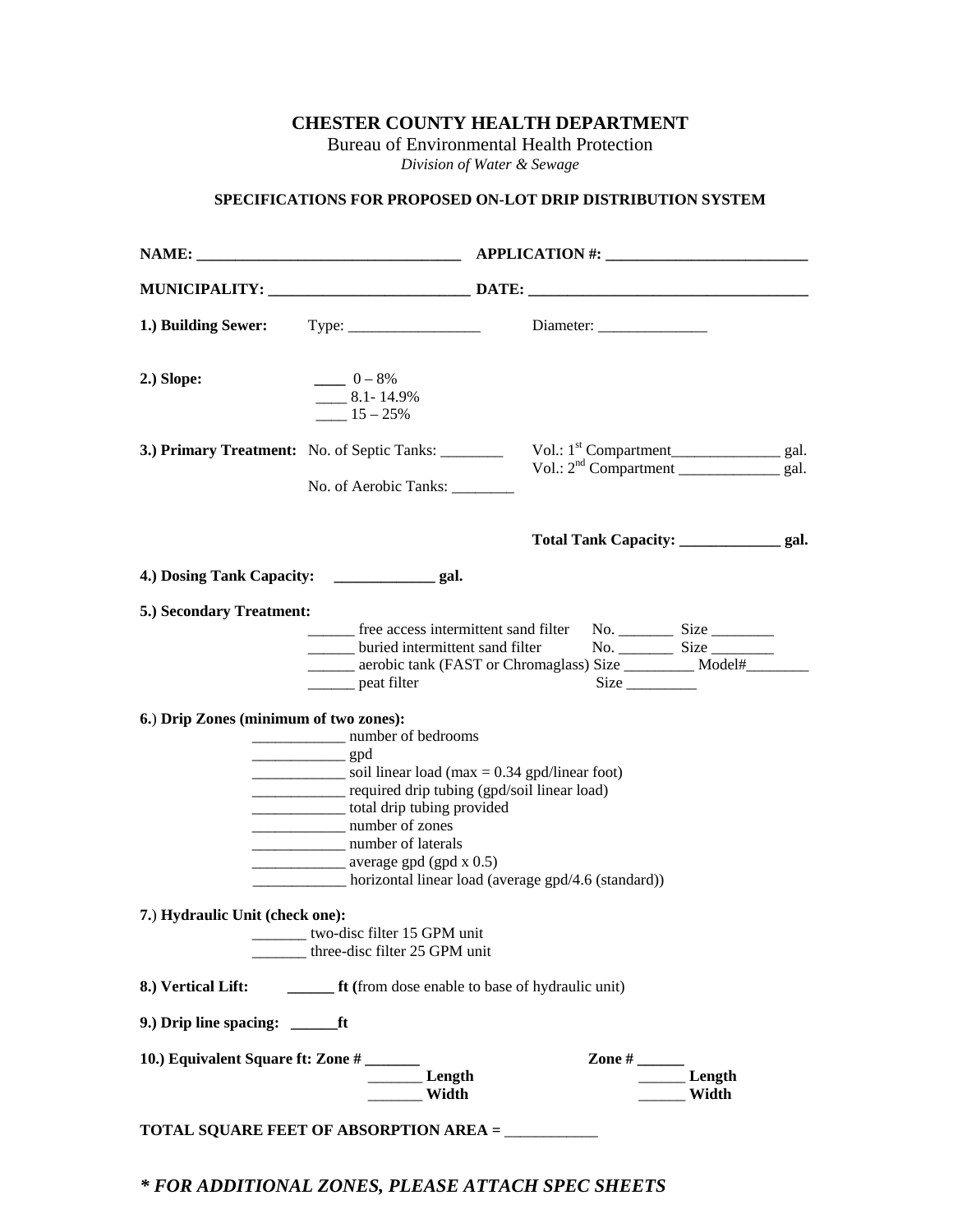| 11.) Zone $\qquad$ : | linear feet of drip tubing (cannot be $>300$ ft per lateral unless engineer design is<br>approved Amby erican Manufacturing Inc. and is attached)<br>length of longest lateral<br>number of drip irrigation laterals or number of field flush connections<br>distance between drip tubing<br>distance between drip emitters (must be 2 feet apart)<br>field flush flow rate (1.6 gpm x number of lateral connections)<br>$\frac{1}{2}$ dosing rate (linear feet of drip tubing/distance between emitters x 0.61 gph/60<br>min/hr)                                                                                                                                  |
|----------------------|--------------------------------------------------------------------------------------------------------------------------------------------------------------------------------------------------------------------------------------------------------------------------------------------------------------------------------------------------------------------------------------------------------------------------------------------------------------------------------------------------------------------------------------------------------------------------------------------------------------------------------------------------------------------|
|                      | S) ________ total drip tube forward flush flow rate required (dosing rate + field flush flow<br>rate must meet hydraulic unit specifications)                                                                                                                                                                                                                                                                                                                                                                                                                                                                                                                      |
| 12.) Zone $\qquad$ : | linear feet of drip tubing (cannot be $>300$ ft per lateral unless engineer design is<br>approved Amby erican Manufacturing Inc. and is attached)<br>length of longest lateral<br>_____ number of drip irrigation laterals or number of field flush connections<br>distance between drip tubing<br>distance between drip emitters (must be 2 feet apart)<br>field flush flow rate (1.6 gpm x number of lateral connections)<br>dosing rate (linear feet of drip tubing/distance between emitters $x$ 0.61 gph/60<br>min/hr)<br>total drip tube forward flush flow rate required (dosing rate $+$ field flush flow<br>rate must meet hydraulic unit specifications) |

### **13.) Friction Loss for Hydraulic Unit (need to use table 2A & 2B)**

- \_\_\_\_\_\_\_\_ maximum total drip tube forward flush flow required (the largest # from all zones) E)\_\_\_\_\_\_\_ feet of head loss from hydraulic unit (from table 2A based on disc filter and
	- maximum design drip tubing forward flushing flow rate)
	- $\frac{1}{2}$  size of supply line (1.5" minimum)
	- \_\_\_\_\_\_\_ supply line equivalent fitting length (50 ft. of pipe)
	- $\frac{1}{2}$  length of supply line (30 ft. max.)
	- \_\_\_\_\_\_\_ total equivalent length of pipe feet of pipe (supply line equivalent fitting length in feet  $+$  supply line in feet)
		- \_\_\_\_\_\_\_ supply line friction loss (total pipe x head loss due to friction using Chart 2B/100 feet of pipe (at 15 or 25 gpm)
		- \_\_\_\_\_\_\_ static head loss from the dose enabler (second float) to the hydraulic unit (8 feet max)
- F)\_\_\_\_\_\_\_\_ total feet of head loss (supply line friction loss + static head loss)

## **14.) Supply Lines Friction Loss**

**Zone \_\_\_\_:**  \_\_\_\_\_\_\_\_\_ zone total drip tubing forward flush flow rate required \_\_\_\_\_\_\_\_\_ size of supply line (confirm on spec sheet) \_\_\_\_\_\_\_\_\_ length of supply line plus 50 feet safety factor G) \_\_\_\_\_\_\_\_\_ supply line friction loss (total pipe x head loss due to friction using Chart 2B/100 feet of pipe) (round the "A" gpm up to the next gpm on the chart)  **Zone \_\_\_\_:** \_\_\_\_\_\_\_\_\_ zone total drip tubing forward flush flow rate required size of supply line (confirm on spec sheet) **EXECUTE:** length of supply line plus 50 feet safety factor H) \_\_\_\_\_\_\_\_\_ supply line friction loss (total pipe x head loss due to friction using Chart 2B/100 feet of pipe) (round the gpm up to the next gpm on the chart)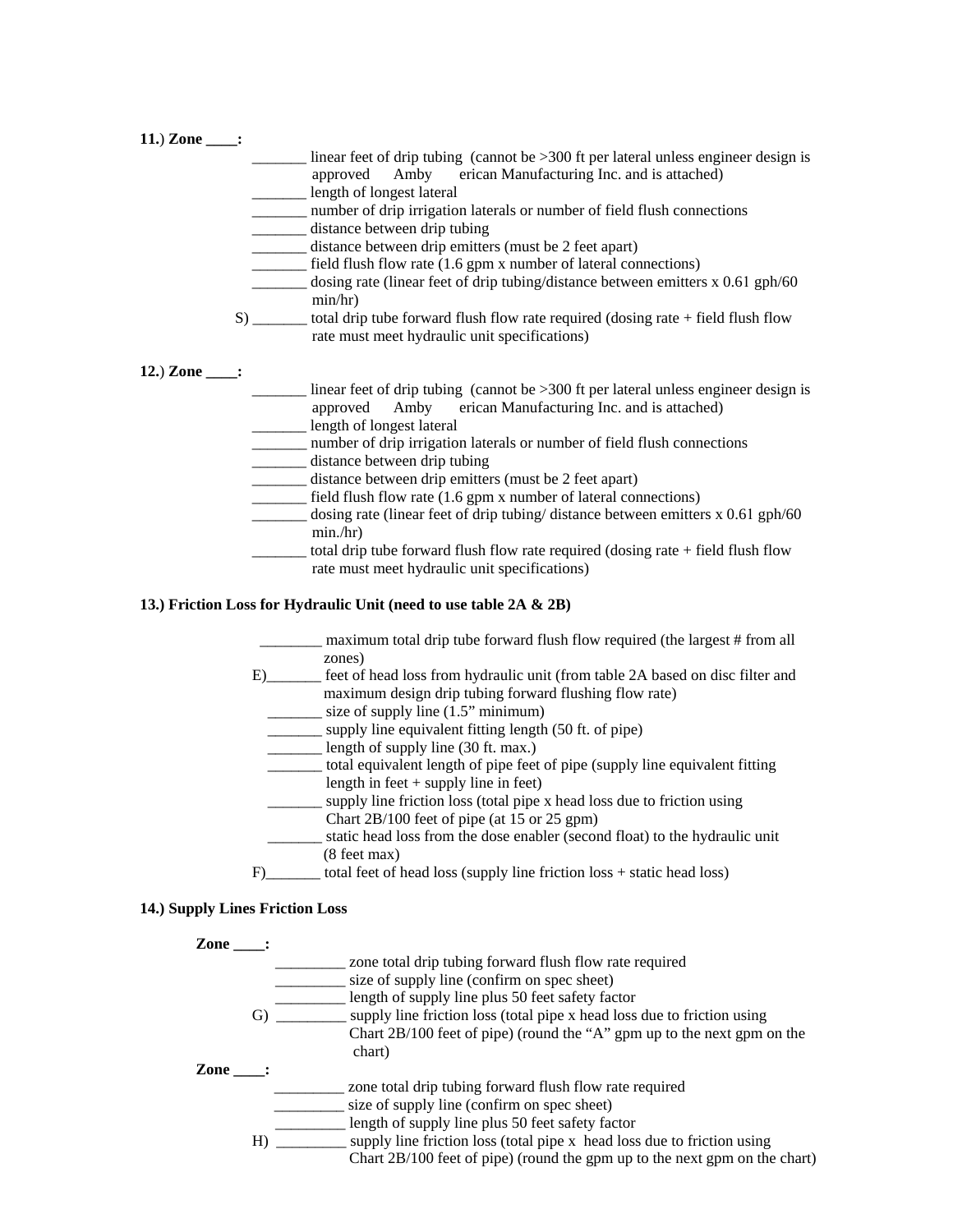# *\*FOR ADDITIONAL ZONES, PLEASE ATTACH SPEC SHEETS*

**15.) Return Lines Friction Loss:** 

| $\mathsf{Zone}$ :                    |                                                                                                                                                                                                                                                                                                                                                                                 |
|--------------------------------------|---------------------------------------------------------------------------------------------------------------------------------------------------------------------------------------------------------------------------------------------------------------------------------------------------------------------------------------------------------------------------------|
|                                      | __________ zone 1 field flush flow rate (take from zone information)                                                                                                                                                                                                                                                                                                            |
|                                      | size of return line (confirm on spec sheet)                                                                                                                                                                                                                                                                                                                                     |
|                                      | length of return line (confirm on spec sheet)                                                                                                                                                                                                                                                                                                                                   |
|                                      | I) ___________ return line friction loss (total pipe x head loss due to friction using                                                                                                                                                                                                                                                                                          |
|                                      | Chart 2B/100 feet of pipe (round the gpm up to the next gpm on the chart)                                                                                                                                                                                                                                                                                                       |
| Zone $\_\_$ :                        |                                                                                                                                                                                                                                                                                                                                                                                 |
|                                      | ___________ zone field flush flow rate (take from zone information)                                                                                                                                                                                                                                                                                                             |
|                                      | size of return line (confirm on spec sheet)                                                                                                                                                                                                                                                                                                                                     |
|                                      | length of return line (confirm on spec sheet)                                                                                                                                                                                                                                                                                                                                   |
|                                      | J) return line friction loss (total pipe x head loss due to friction using                                                                                                                                                                                                                                                                                                      |
|                                      | Chart 2B/100 feet of pipe (round the gpm up to the next gpm on the chart)                                                                                                                                                                                                                                                                                                       |
|                                      | 16.) Vertical Lift Friction Loss from Hydraulic Unit to the Emitter at the Highest Elevation:                                                                                                                                                                                                                                                                                   |
|                                      | K) total static head (drop between hydraulic unit and the highest drip                                                                                                                                                                                                                                                                                                          |
|                                      | emitter)                                                                                                                                                                                                                                                                                                                                                                        |
|                                      | * this elevation change must be shown on the plot plan                                                                                                                                                                                                                                                                                                                          |
|                                      | ** if <0' enter 0 (may need remote zone valve)                                                                                                                                                                                                                                                                                                                                  |
|                                      |                                                                                                                                                                                                                                                                                                                                                                                 |
|                                      | 17.) Flushing Head Loss (use Table 3A based on the maximum lateral length)                                                                                                                                                                                                                                                                                                      |
|                                      |                                                                                                                                                                                                                                                                                                                                                                                 |
|                                      |                                                                                                                                                                                                                                                                                                                                                                                 |
|                                      | Add the following numbers that have already been calculated:<br>_____________ feet of head loss from the hydraulic unit "E"<br>total feet of head loss (from hydraulic unit pump to hydraulic unit) "F"<br>supply line friction loss for zone "G"<br>_______________ total static head loss "K"<br>flushing head loss for zone "L"<br>__________ TOTAL HEAD LOSS FOR ZONE _____ |
| 19.) Total Head Loss for Zone _____: |                                                                                                                                                                                                                                                                                                                                                                                 |
|                                      | Add the following numbers that have already been calculated:<br>__________ feet of head loss from the hydraulic unit "E"                                                                                                                                                                                                                                                        |
|                                      | total feet of head loss (from hydraulic unit pump to hydraulic unit) "F"                                                                                                                                                                                                                                                                                                        |
|                                      | supply line friction loss for zone "H"                                                                                                                                                                                                                                                                                                                                          |
|                                      | __________________ return line friction loss for zone "J"                                                                                                                                                                                                                                                                                                                       |
|                                      | total static head loss "K"                                                                                                                                                                                                                                                                                                                                                      |
|                                      | flushing head loss for zone "M"                                                                                                                                                                                                                                                                                                                                                 |
|                                      | ___________ TOTAL HEAD LOSS FOR ZONE _____                                                                                                                                                                                                                                                                                                                                      |
| 20.) Size of Pump:                   |                                                                                                                                                                                                                                                                                                                                                                                 |
|                                      | A) __________ maximum pressure loss (the single largest total head loss for any zone)                                                                                                                                                                                                                                                                                           |
|                                      | B) disc filter back flush (115 ft + total feet of head loss from hydraulic unit                                                                                                                                                                                                                                                                                                 |
|                                      | pump to hydraulic unit)                                                                                                                                                                                                                                                                                                                                                         |
|                                      | use the larger number of line A or B above to determine the pump size                                                                                                                                                                                                                                                                                                           |
|                                      | at 15 gpm or 25 gpm                                                                                                                                                                                                                                                                                                                                                             |
|                                      | ____________ pump selected _____________volts __________HP ______________phase                                                                                                                                                                                                                                                                                                  |
|                                      |                                                                                                                                                                                                                                                                                                                                                                                 |